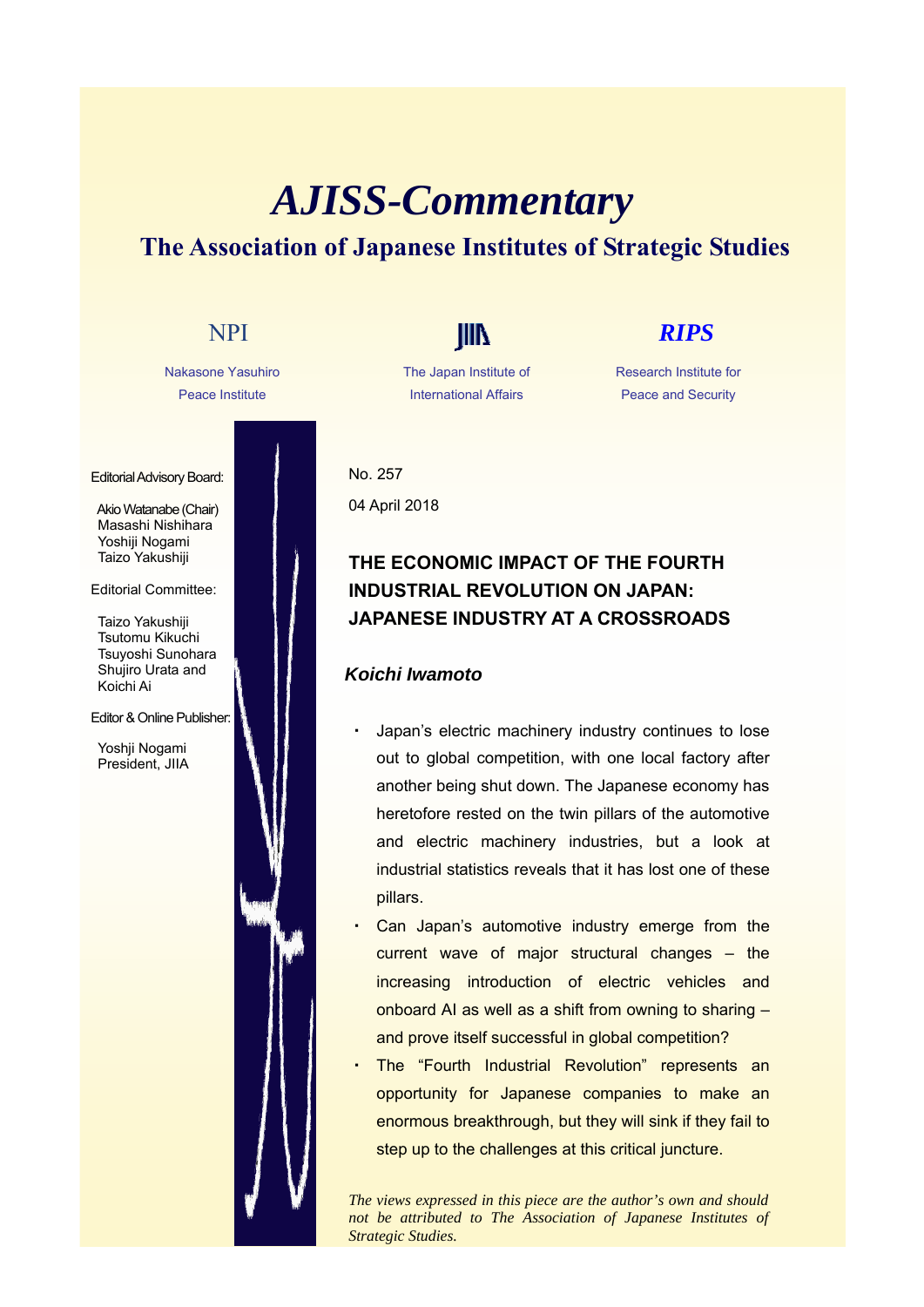### **1. Structural problems in the Japanese economy**

The structural problems plaguing the Japanese economy are a stagnation in capital investments and a lack of innovation. Japan's potential growth rate makes this quite obvious. Figure 1 shows that the growth of capital investments and total factor productivity have slumped to only a fraction of a percent since the turn of the century. The manufacturing industry's capital has become outdated, resulting in what is known as the "vintage problem." At the heart of the growth strategy designed to boost Japan's potential growth rate is the "Fourth Industrial Revolution." Abenomics led companies to increase their internal reserves by 100 trillion yen over a four-year period to an all-time high of 406 trillion yen at the end of 2016. The scenario envisioned by the Abe administration involves companies utilizing these funds to raise wages and stimulate demand, invest in Fourth Industrial Revolution sectors, and spark innovation. According to an OECD survey, Japan has ranked last in labor productivity among the seven major developed countries for the past 20 consecutive years, and it has fallen to 22nd place among the 34 OECD member countries. The Abe administration has asked the business community to raise wages by 3% in this year's "spring wage offensive," but corporate managers have been slow to act. Investments in Fourth Industrial Revolution sectors that spur productivity growth are expected to help wages increase.





Source: Bank of Japan.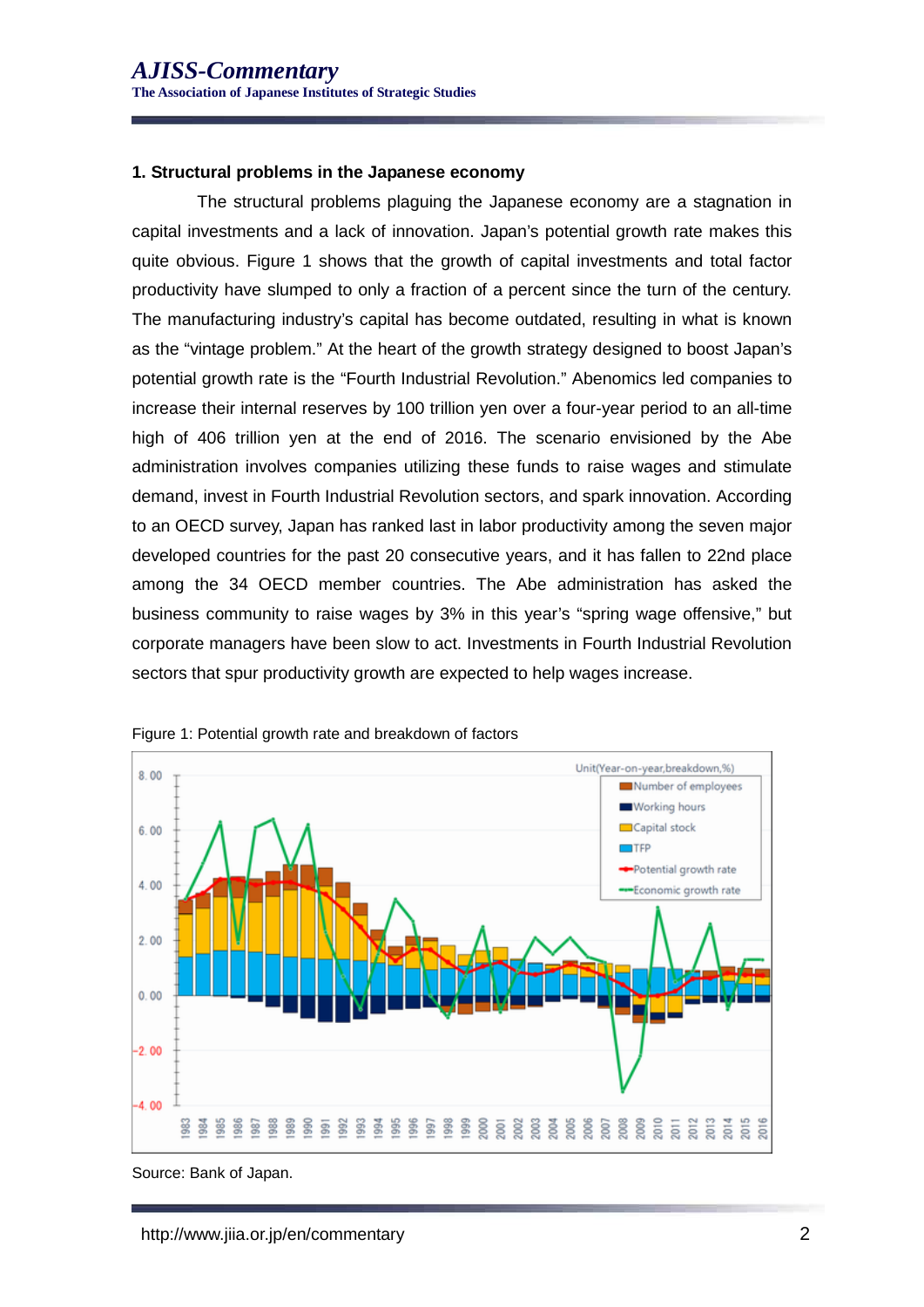#### **2. Japanese industry at a crossroads**

In the two decades or so since Year 1 of the Internet (1995), the companies that have succeeded as big businesses – Google, Facebook, Amazon, Yahoo and the like – are all American firms. They built their big businesses quickly after start-up just by processing data rather than by manufacturing goods. The money paid for these services by Japanese consumers has accumulated in Silicon Valley, home to the headquarters of these companies, and created an unprecedented bubble. In the meantime, Japanese products have been disappearing among the personal computers and smartphones constituting the best-selling items in Japan. As illustrated by Panasonic's restructuring, Sharp's acquisition, and Toshiba's deteriorating business results, Japan's electric machinery industry continues to lose out in global competition, forcing it to close one local factory after another. The Japanese economy has heretofore been supported by two industries --- the automotive and the electric machinery industries – having an extensive range of supporting industries, but industrial statistics show that one of these pillars has been lost (Figure 2). Can Japan's automotive industry emerge from the current wave of major structural changes – the increasing adoption of electric vehicles and onboard AI as well as a shift from owning to sharing – and prove itself successful in global competition?



Figure 2: Structural changes in Japanese manufacturing by decade

Source: Ministry of Economy, Trade and Industry.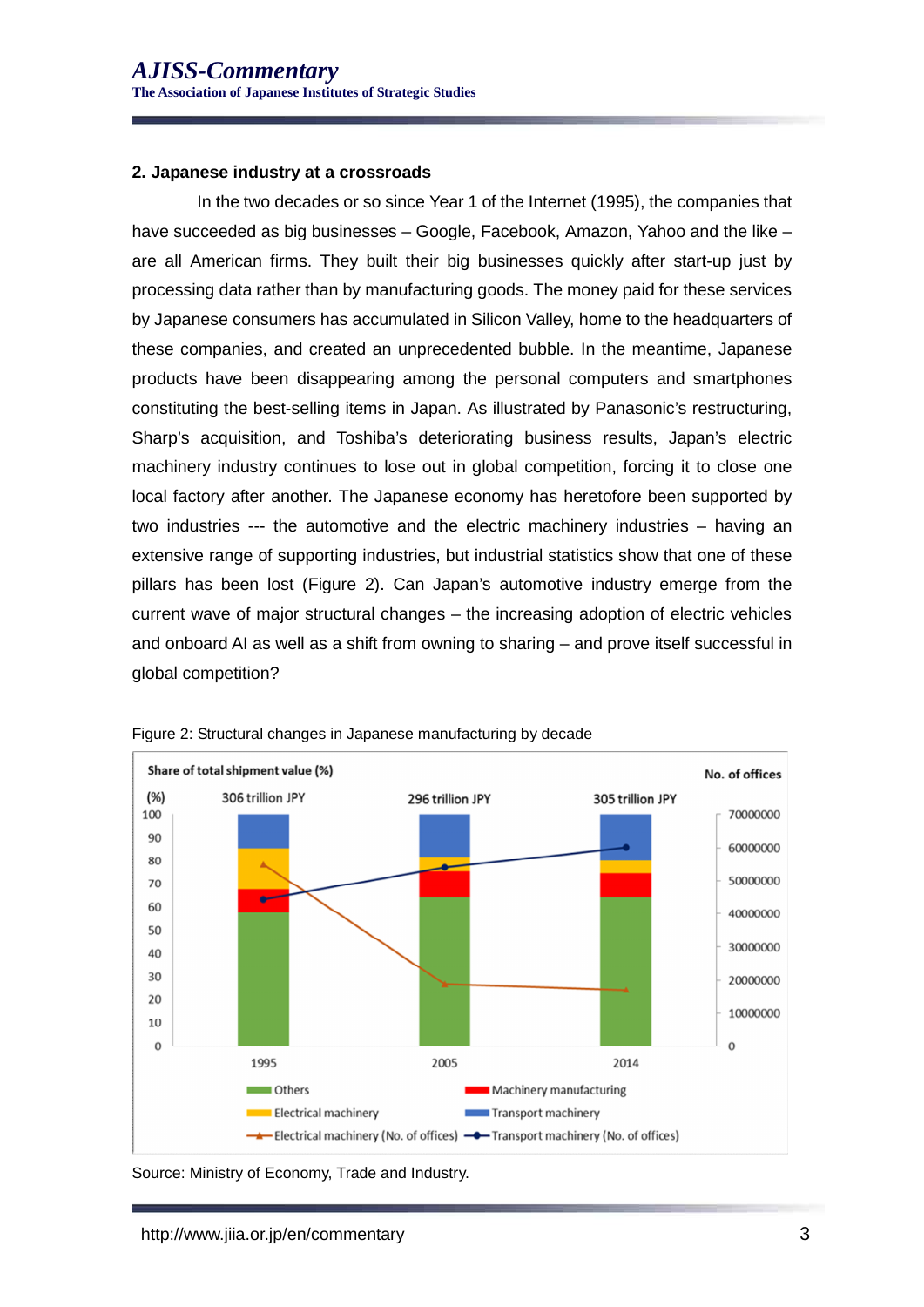According to Moore's Law, the changes over the next 20 years should be far greater than those experienced over the twenty years from Year One of the Internet to now. Today's smartphones are remarkably superior in performance even to the supercomputer that the author used at university as a student, and modern supercomputers will eventually become palm-sized and ubiquitous. That will give birth to an enormous market. Economics textbooks teach that the companies that enter such a market as soon as possible will gain a first-mover advantage and, consequently, companies around the world are frantically competing to seize this advantage.

In other words, the "Fourth Industrial Revolution" represents an opportunity for Japanese companies to make an enormous breakthrough, but they will be left behind if they fail to step up to the challenges; they now stand at a crossroads. The responses of companies over the next decade or two will lead to a drastic winnowing of winners from losers, something that will be experienced in all countries. This is why it is called a "revolution" and not a "reform."

### **3. Japanese companies starting to take up challenges**

There are very few Japanese corporate managers with the ability to read the road far ahead, but a number of them are coming to the forefront. The "Dantotsu Plant Project" being pursued by Toyota parts supplier DENSO Corporation (President & CEO: Koji Arima; head office: Kariya, Aichi Prefecture; consolidated sales: 4.5271 trillion yen; consolidated workforce: 154,493), truly represents a Japanese "royal road." DENSO's "Dantotsu Plant" Project will be using IoT to link up 130 plants worldwide with the aim of boosting productivity by 30% over 2015 levels by 2020.

 Efforts of one type or another are now underway at nearly all large companies, and these systems are likely to begin going into operation over the next few years. Nevertheless, small and medium-sized enterprises, which comprise 99.7% of all companies, have made no significant moves to invest in IoT. Asking the presidents of these companies about the reasons for their reluctance usually elicits expressions of doubt about what their companies should do and how they would benefit from IoT. Japan's overall economic productivity cannot be boosted unless this hurdle is cleared. Accordingly, the author hosted a "Study Group on Enhancing the Competitiveness of Small and Medium-sized Companies through IoT" that featured seven firms participating as model companies, and then published in book form an interim report on the discussions leading up to the adoption of IoT. Such valuable information is ordinarily kept within companies. Around a dozen of the 47 local governments that read this report